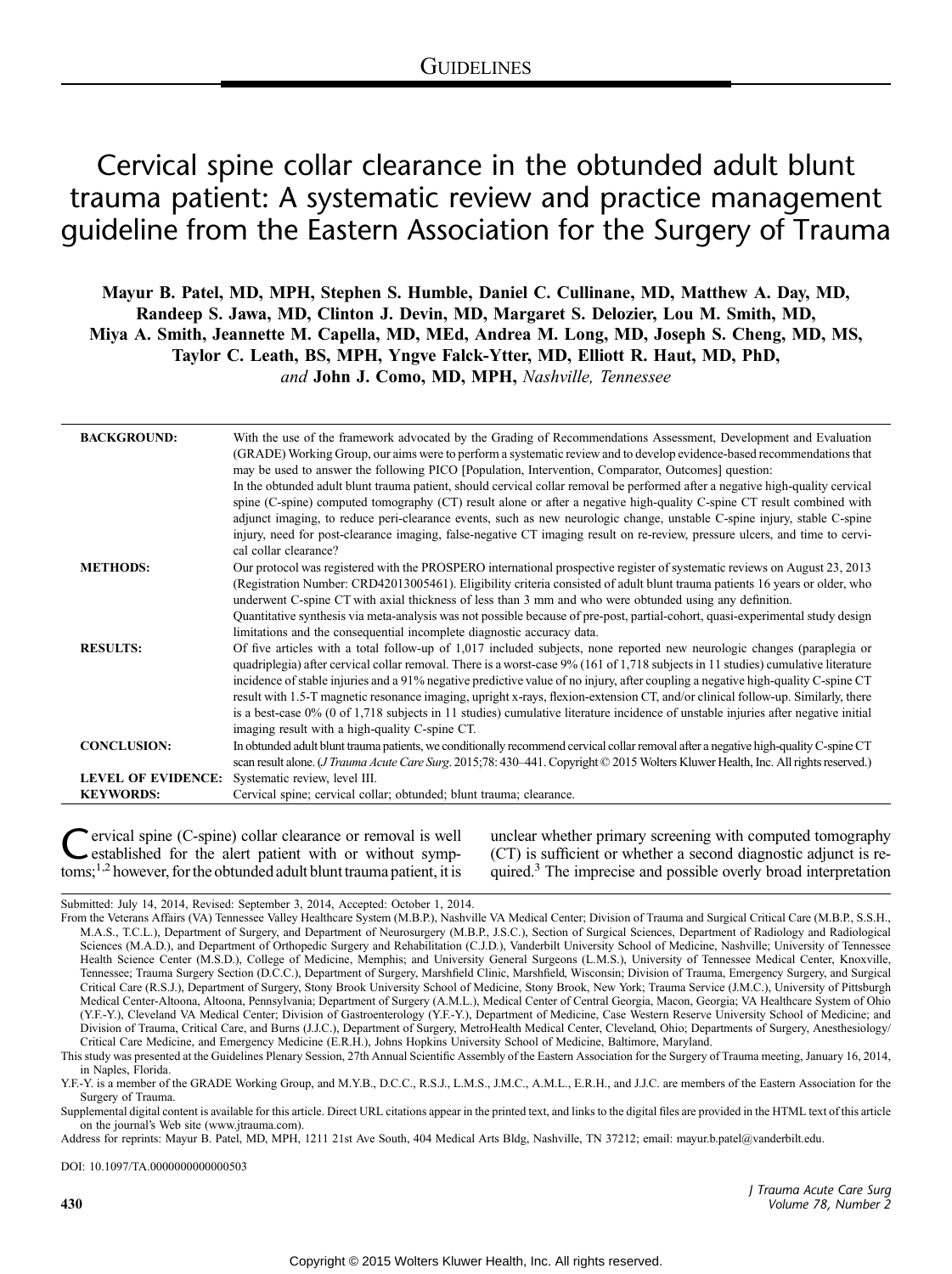of the word obtunded along with continual advances in imaging technology confound the decision to remove the cervical collar after blunt traumatic injury. Despite the multispecialty impact that a guideline directing efficient cervical collar clearance in the obtunded adult blunt trauma patient would have, there is no consensus recommendation available.

With the use of the framework advocated by the Grading of Recommendations Assessment, Development and Evaluation (GRADE) Working Group, $4-6$  our aims were to perform a systematic review and to develop evidence-based recommendations that might be used to direct decision making in the removal of a cervical collar from the adult obtunded blunt trauma patient.

## **OBJECTIVE**

Our PICO [Population, Intervention, Comparator, and Outcomes] questions were structured as follows:

## Population

In the obtunded adult blunt trauma patient

## Intervention

Should cervical collar removal be performed after a negative high-quality C-spine CT result combined with adjunct imaging?

## Comparator

Should cervical collar removal be performed after a negative high-quality C-spine CT result alone?

## Outcome

To reduce peri-clearance events, such as new neurologic change (paraplegia, quadriplegia), unstable C-spine injury (subcategories, treated with operation or treated with orthotic), stable C-spine injury (subcategories treated with operation or treated with orthotic), post-clearance imaging, false-negative CT imaging result on re-review, pressure ulcers, and time to cervical collar clearance.

# PATIENTS AND METHODS

## Study Eligibility

Our PICO question and protocol were registered with the PROSPERO international prospective register of systematic reviews7,8 on August 23, 2013 (Registration Number: CRD42013005461) and last revised on June 18, 2014. Inclusion criteria consisted of adult blunt trauma patients 16 years or older, who underwent C-spine CT with axial thickness of less than 3 mm and who were obtunded with any author-specified definition of this term (Glasgow Coma Scale [GCS] score  $\leq$  15, unconscious, intubated, altered mental status, unreliable examination, distracting injury, intoxication, or not meeting NEXUS guidelines).

Exclusion criteria consisted of those studies that did not specify axial CT slice thickness and those with axial slice thickness of 3 mm or greater, so as to eliminate outdated CT technique and/or equipment. We also excluded case reports, newspaper articles, letters, comments, practice guidelines, news, editorials, legal cases, reviews, or congresses that contained no original data. However, to ensure our search

strategy did not exclude any appropriate articles, we manually searched the references of all included and excluded publications, and we did not restrict by publication date or language.

## Interventions and Comparators

Given the lack of randomized clinical trial data and near absence of complete cohort study designs, we anticipated and allowed partial cohort and pre-post study designs. Thus, each patient underwent a C-spine CT that was read as normal and was then retested with the comparator adjunct imaging and/or physical examination. Study design issues among intervention and comparators precluded a quantitative synthesis (estimate of treatment effect, heterogeneity assessment, meta-analysis, or full quality assessment).

# Types of Critical Outcomes

As per GRADE methodology, outcomes were chosen by the team and rated in importance from 1 to 9 (Fig. 1), with scores of 7 to 9 representing critical outcomes. The critical outcomes were new neurologic change resulting in paraplegia or quadriplegia after cervical collar removal and identification of an unstable injury. The latter outcome measure was subcategorized into whether it was treated with an operation or an orthotic (e.g., cervical collar).

## Types of Secondary Outcomes

The secondary outcomes, in order of decreasing importance, were stable C-spine injury (subcategories, treated with operation or treated with an orthotic), post-clearance imaging, false-negative CT imaging result on re-review, pressure ulcers, and time to cervical collar removal.

## Information Sources

We conducted a systematic search using the PubMed, EMBASE, and the Cochrane Central Register of Controlled Trials (CENTRAL) databases with no restriction on study date. This search was last run on August 15, 2013, and our search terms are listed (Supplemental Digital Content, at [http://links.lww.com/TA/A510\)](http://links.lww.com/TA/XXX). Given the time elapsed between the initial search and the data extraction stage, as of May 14, 2014, eight additional recent articles were provided for additional full-text review.

## Selection of Studies

After completing the electronic literature search, two independent reviewers screened titles and abstracts, applying inclusion criteria. Any reviewer discordance was conservatively resolved by inclusion into the full-text phase. The resulting studies then underwent full-text review, again by two independent reviewers, to determine appropriateness for inclusion in the quantitative synthesis phase. Any disagreement at this stage was resolved by consensus between the two reviewers and, if necessary, the addition of a third reviewer.

## Data Extraction and Management

At each stage of the systematic review, all forms used by each reviewer were entered into Web-based DistillerSR (2014 Systematic Review and Literature Review Software from Evidence Partners) and exported into Microsoft Excel for table creation.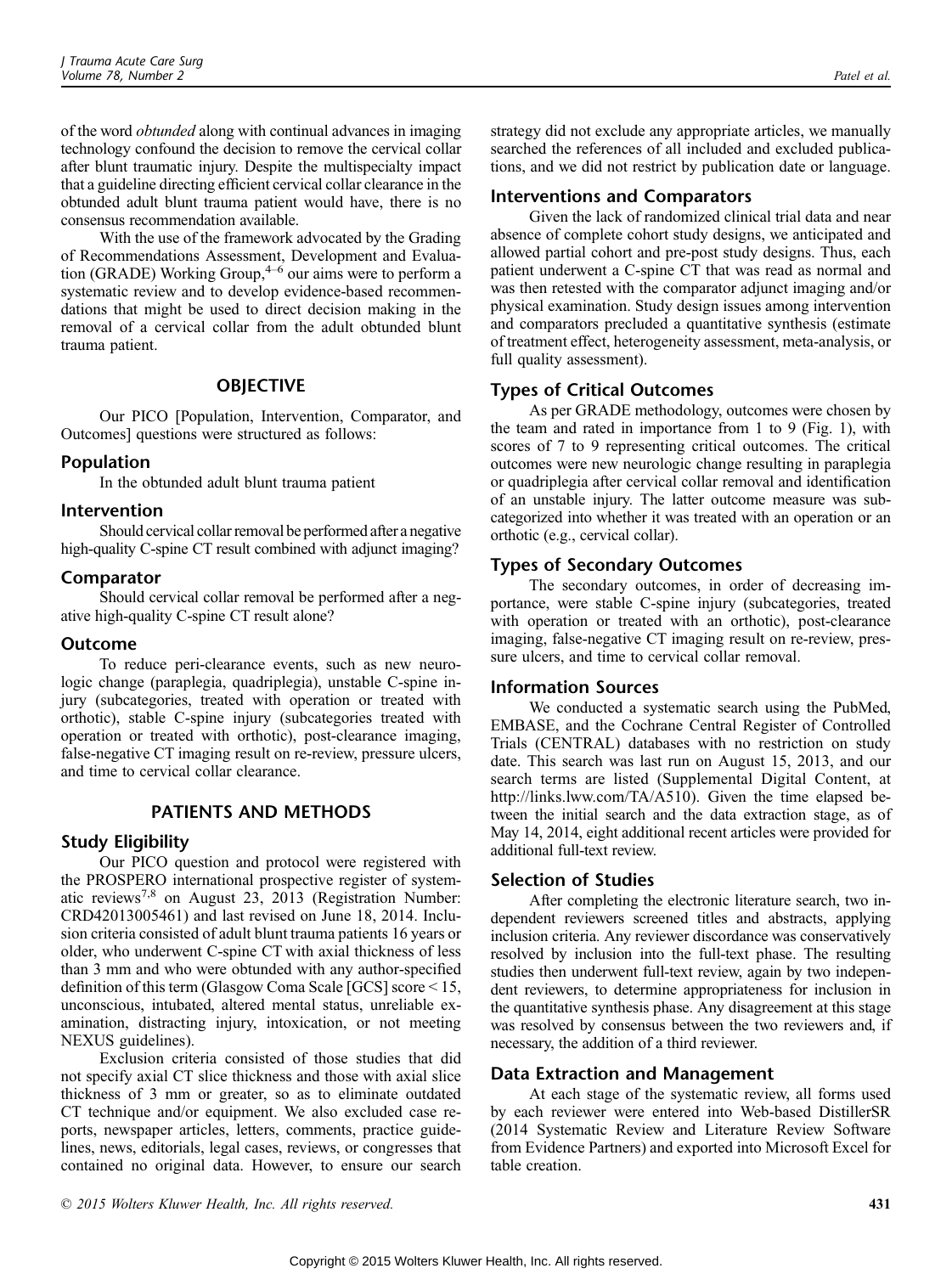

Figure 1. Hierarchy of outcomes for assessing C-spine collar removal in the obtunded adult blunt trauma patient after a negative C-spine CT result.

We extracted the following data: study author, study dates (as opposed to publication dates), population demographics (age, Injury Severity Score [ISS], GCS score, and definition of obtunded), adjunct method following C-spine CT, type of C-spine injury (bone, ligament, spinal cord, or intervertebral disc), stability of C-spine, and treatment provided for identified injury (if any). We did not capture sex or blunt injury mechanism subtype because of the literature deficits in plausibly linking these variables to any of our defined outcome measures. Given the overlap between patient factors and secular trends (e.g., institutional protocols, slice number, machine types), both associated with optimal spatial and contrast resolution for imaging of the C-spine, we limited our imaging data collection to axial thickness (in millimeters) for CTand Tesla strength for magnetic resonance imaging (MRI). We also aimed to capture any recognized false-negative C-spine CT radiographic interpretations on either clinical or research reassessment, cervical collar complication (e.g., pressure ulcer), and time to cervical collar clearance. The term obtunded required an operationalized definition using the terms Glasgow Coma Scale, altered, intoxicated, intubated, unconscious, and/or unreliable exam.

Unstable injuries were identified primarily using the system delineated by White and Punjabi and the three-column model of Denis. $9-11$  C-spine instability required either a fracture or fractures involving contiguous columns or levels, bone misalignment (subluxations, listhesis, interspinous widening, or splaying), or single-level ligamentous injury involving all three columns. A priori, our committee consensus of clinical judgment was that a 3 of 1,000 rate (0.3%) was an upper acceptable limit for a missed unstable C-spine injury. Spinal cord injuries included spinal epidural hematomas, subdural hematomas, cord edema, or cord contusions. Nonligamentous soft tissue injury was captured, when specified. If discrepancies existed among reviewed text and figures/tables, the former was prioritized.

## Risk of Bias

Given that the most consistent outcome measures reported were those of diagnostic accuracy (identification of stable or unstable injury), we chose the Quality Assessment of Diagnostic Accuracy Studies (QUADAS-2) tool to assess the quality of our included studies. The QUADAS-2 tool assesses four domains as follows: patient selection, index test, reference standard, and patient flow.12,13 Each domain was assessed in terms of risk of bias, and the first three domains were also assessed for applicability.

## RESULTS

## Qualitative Synthesis

At the qualitative synthesis level, 40 of 52 studies were excluded because of the following reasons: 2 were systematic reviews,  $14,15$  1 used survey data,  $16$  11 did not use C-spine CT as a distinct primary imaging modality,  $17-27$  13 failed to define or had 3 mm or greater axial CT thickness,  $28-40$  11 had an undefined or mixed obtunded and nonobtunded population,<sup>26,41-50</sup> and 2 were case reports.<sup>51,52</sup> As outlined in our PRISMA [Preferred Reporting Items for Systematic Reviews and Meta-Analyses] $53$  diagram (Fig. 2), 12 studies were included in the qualitative synthesis and data extraction.<sup>54-65</sup> Quantitative synthesis via meta-analysis was not possible because of the previously mentioned partial-cohort study design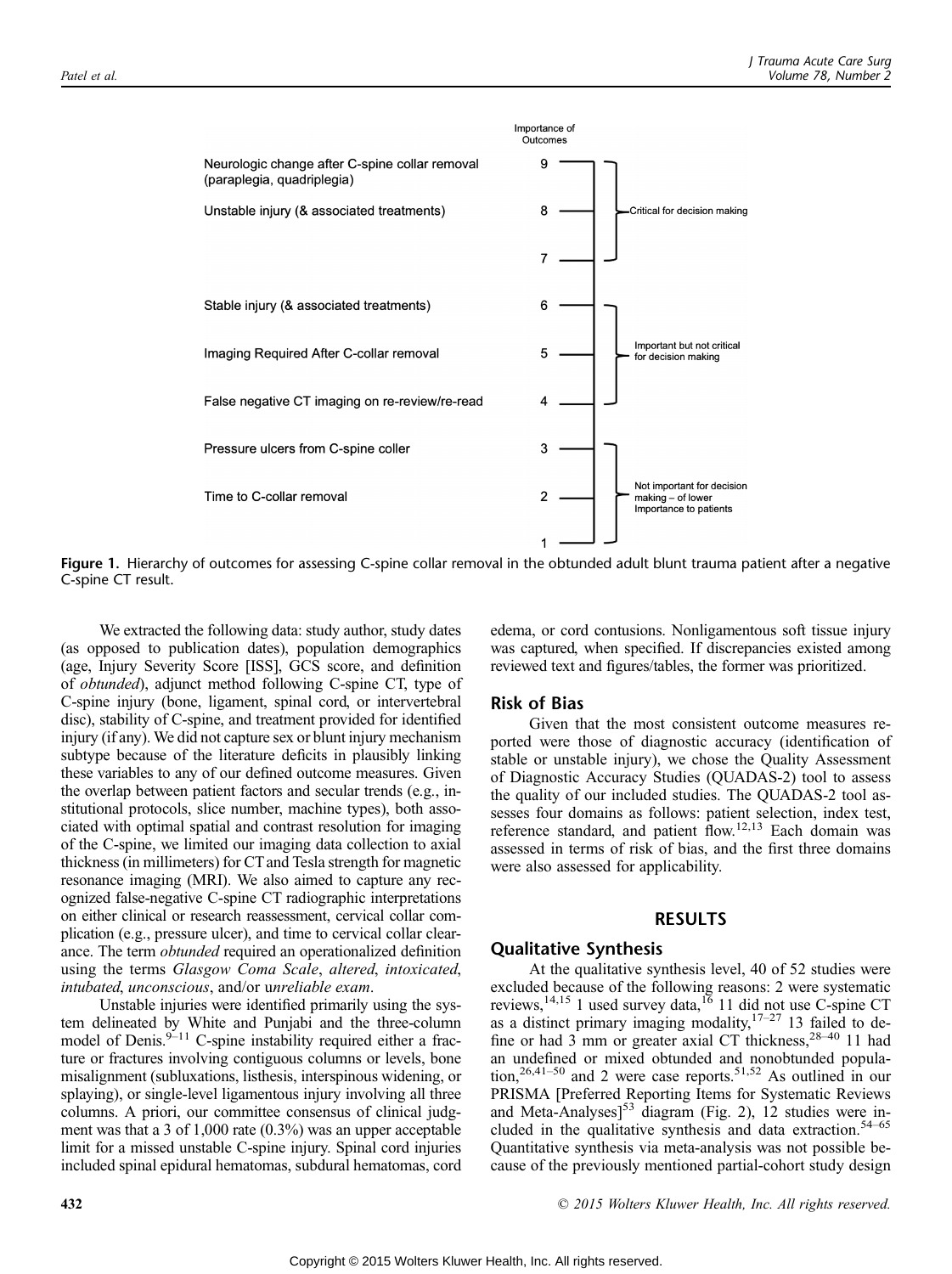

Figure 2. PRISMA flow diagram for systematic review phases of cervical collar clearance in the obtunded adult blunt trauma patient.

limitations and the consequential incomplete diagnostic accuracy data.

All were pre-post imaging studies and partial cohorts without attention to the positive C-spine CT result, except for one complete cohort study.<sup>55</sup> Four studies were prospective, and the remaining eight were retrospective. The most common adjunct imaging method was MRI at 1.5 T. Alternative adjunct methods included upright C-spine films, flexion-extension CT scans, and in-hospital clinical follow-up. General population demographics demonstrated some variability in age and injury severity (Table 1).

In particular, the study definition of an obtunded patient involved a nonnormal GCS score and/or inconsistent inclusion of at least one of the following terms: altered, intubated, unconscious, unreliable exam. Two studies required obtunded patients to have movement of all extremities (Table 2).

Of five articles with a total follow-up of 1,017 included subjects, none reported new neurologic change (paraplegia or quadriplegia) after cervical collar removal. Of 11 studies with a total of 1,718 subjects, no study reported an unstable C-spine fracture; one of the studies did not clearly report this outcome. There is a 9% incidence of stable injuries (161 of 1,718 in 11 studies) after coupling a negative high-quality C-spine CT result with 1.5-TMRI, upright x-ray series, flexion-extension CT, and/or clinical follow-up. Thus, the negative predictive value for C-spine CTwas 100% for an unstable C-spine injury and 91% for any stable injury of the C-spine (Table 3).

Ligamentous injury was most commonly identified using adjunct testing. Strategies most commonly performed after adjunctive testing were either the continued use of a cervical collar or removal of the cervical collar, as opposed to operation. The relationship among C-spine injury subtypes, multiplicity of injury subtypes for a single subject, C-spine stability, and treatment was not clearly reported in most articles. False-negative clinical reread results were not reported in these studies, and rarely were pressure ulcers or time to collar clearance reported (Table 4).

Overall, bias assessment indicated high bias across patient selection, index test (C-spine CT), reference standard, and patient flow domains. Specifically, 10 of the 12 studies had high bias across all four domains. The two remaining studies still had high bias across three of four domains, but one had low bias in the interpretation of the index test because of independent radiographic study-related readings,<sup>60</sup> and the other had low bias regarding patient flow.<sup>57</sup>

## RESULTS

## Grading the Evidence

Following the GRADE methodology, $4-6$  inconsistency of results, imprecision, and publication bias were difficult to assess because of the study design limitations of pre-post partial cohorts, resulting in an inability to perform a meta-analysis across any outcome measure. The quality of the evidence was further reduced because of indirectness of evidence relative to our wide definition of obtunded (population), noncomparable institutional imaging protocols (intervention and comparator), and inconsistently reported and often unavailable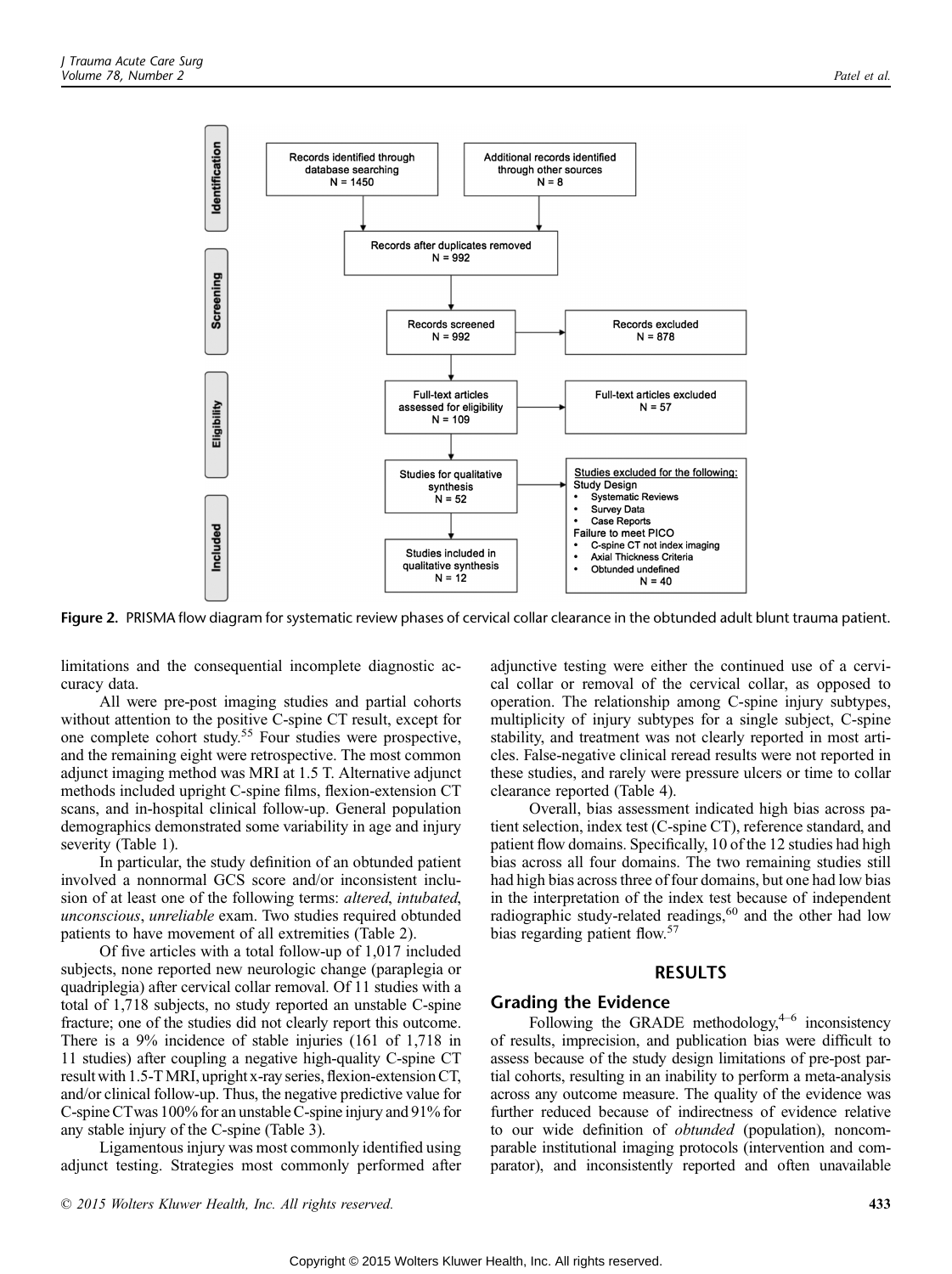|                     |                                                                                    |                 | TABLE 1. Study Designs, Demographics, and Adjuncts to C-spine CT for Cervical Collar Clearance in the Obtunded Adult Blunt Trauma Patient |                       |              |                    |                                                  |                           |                                                        |                               |
|---------------------|------------------------------------------------------------------------------------|-----------------|-------------------------------------------------------------------------------------------------------------------------------------------|-----------------------|--------------|--------------------|--------------------------------------------------|---------------------------|--------------------------------------------------------|-------------------------------|
| Reference<br>Number | Author                                                                             | Article<br>Year | Dates<br>Data 1                                                                                                                           | Mean Age              | Range<br>Age | Mean<br><b>ISS</b> | <b>Study Time</b>                                | Thickness, mm<br>CT Axial | Adjunct                                                | Strength, T<br>MRI            |
| 54<br>55            | Anekstein et al<br>Brohi et al.                                                    | 2005<br>2008    | July 1, 2004, to January 31, 2005<br>February 2002 to January 2004                                                                        | $34 (25 - 50)*$<br>36 |              |                    | Partial prospective cohort<br>Prospective cohort | 1.3<br>2.0                | Flexion-extension CT<br>MRI** or clinical<br>follow-up | $\sum_{i=1}^{n}$<br><b>NR</b> |
| 56                  | Chew et al.                                                                        | 2013            | January 2004 to June 2011                                                                                                                 | 47†                   | $13 - 97$ †  |                    | Partial retrospective cohort                     | $1.0 - 2.0$               | <b>MRI</b>                                             | 1.5                           |
| 57                  | Como et al.                                                                        | 2011            | October 2006 to September 2008                                                                                                            | 47.3                  | $4 - 99$     | 23.2               | Partial prospective cohort                       | $0.9 - 1.0$               | Clinical follow-up                                     | $N\mathcal{A}$                |
| 58                  | Harris et al.                                                                      | 2008            | January 1, 2003, to December 31, 2004                                                                                                     | 40.2                  |              | 24.5               | Partial retrospective cohort                     | 2.5                       | Upright C-spine                                        | $N\mathcal{A}$                |
| 59                  | Kaiser et al.                                                                      | 2012            | September 20, 2008, to June 30, 2009<br>January 1, 2005, to August 1, 2008;                                                               | 39                    | $1 - 99$     | 26                 | Partial retrospective cohort                     | 1.0                       | MRI                                                    | 1.5                           |
| 8                   | Khanna et al.                                                                      | 2012            | January 2004 to June 2008                                                                                                                 | 36                    | $1 - 89$     |                    | Partial retrospective cohort                     | 1.25                      | MRI                                                    |                               |
| 61                  | Menaker et al                                                                      | 2010            | July 2006 to July 2007                                                                                                                    | 44.2                  |              | 26                 | Partial retrospective cohort                     | $\overline{0}$            | MRI                                                    | 1.5                           |
| $\mathcal{O}$       | Menaker et al.                                                                     | 2008            | August 2004 to December 2005                                                                                                              | 42.3                  |              | 29.1               | Partial retrospective cohort                     | 2.0                       | MRI                                                    | $\ddot{1.5}$                  |
| S                   | Schuster et al.                                                                    | 2005            | January 1, 1999, to December 31, 2003                                                                                                     | 49.1                  |              | 11.4               | Partial prospective cohort                       | 2.0                       | <b>NEV</b>                                             |                               |
| 3                   | Steigelman et al                                                                   | 2008            | January 2002 to December 2006                                                                                                             | 33                    | $0 - 91$     | $\overline{24}$    | Partial retrospective cohort                     | $1.0 - 2.0$               | KEN                                                    | $1.5$ or $3.0$                |
| 65                  | Tomycz et al.                                                                      | 2008            | January 2003 to December 2006                                                                                                             | 43.7                  | $15 - 93$    |                    | Partial retrospective cohort                     | 1.25                      | ğ                                                      | $\overline{1}$ .5             |
|                     | *Median (interquartile range)<br>NR, Not clearly Reported.<br>N/A, Not Applicable. |                 | Age data were not separated for obtunded and nonobtunded populations.<br>**Twenty-four patients with MRI, remainder clinical follow-up.   |                       |              |                    |                                                  |                           |                                                        |                               |

outcomes. Publication bias was present, as there is at least one case report<sup>51</sup> noting neurologic change after collar clearance with a negative C-spine CT result. Moreover, across multiple institutions, we have encountered at least one case of neurologic change. Thus, the quality of evidence across all outcomes is very low.

For one of our critical outcome measures, we rated up the quality of evidence from low quality to moderate quality for magnitude of effect, given the consistently high negative predictive value (100%) of a normal C-spine CT result for the finding of an unstable C-spine injury. Despite this, the overall quality of evidence across all outcomes remains very low because of the very low-quality evidence available for our most critical outcome, neurologic change after cervical collar removal (Table 5).

## RECOMMENDATION

In obtunded adult blunt trauma patients, we conditionally recommend cervical collar removal after a negative high-quality C-spine CT scan result alone (Fig. 3). This conditional recommendation is based on very low-quality evidence but places a strong emphasis on the high negative predictive value of highquality CT imaging in excluding the critically important unstable C-spine injury. Our recommendation is further supported by the high costs of MRI or other additional imaging. Adjunctive imaging after a high-quality CT scan increases the number of low-value diagnoses, places patients at risk for unnecessary treatment plans, puts patients with multiple injuries at risk by moving them out of the intensive care unit to the resourcelimited MRI suite, and at best, results in the same clinical action of collar removal. However, the use of this approach may result in a nonzero rate of neurologic deterioration.

## **DISCUSSION**

The multispecialty authors of this guideline conclude that in obtunded adult blunt trauma patients, cervical collars should be removed after a negative high-quality C-spine CT result alone. This recommendation is based on the finding that there is a worst-case 9% cumulative literature incidence of stable injuries and a 91% negative predictive value of no injury, after coupling a negative high-quality C-spine CT result with 1.5-T MRI, upright x-ray series, flexion-extension CT, and/or clinical follow-up. Similarly, there is a best-case 0% cumulative literature incidence of unstable C-spine injuries after negative initial imaging result with a high-quality C-spine CT.

The strengths of this work included the transparent multilevel systematic dual-review of the literature, an a priori publically available protocol and PICO question, as well as the multispecialty nature of the group. The authors were affiliated with 12 institutions, the GRADE working group, as well as the Eastern Association for the Surgery of Trauma and its Guidelines Committee and represent the fields of anesthesiology, emergency medicine, general surgery, orthopedics, public health, neurocritical care, neuroradiology, neurosurgery, rehabilitation, spine surgery, surgical critical care, as well as trauma and acute care surgery.

**434 2015** Wolters Kluwer Health, Inc. All rights reserved.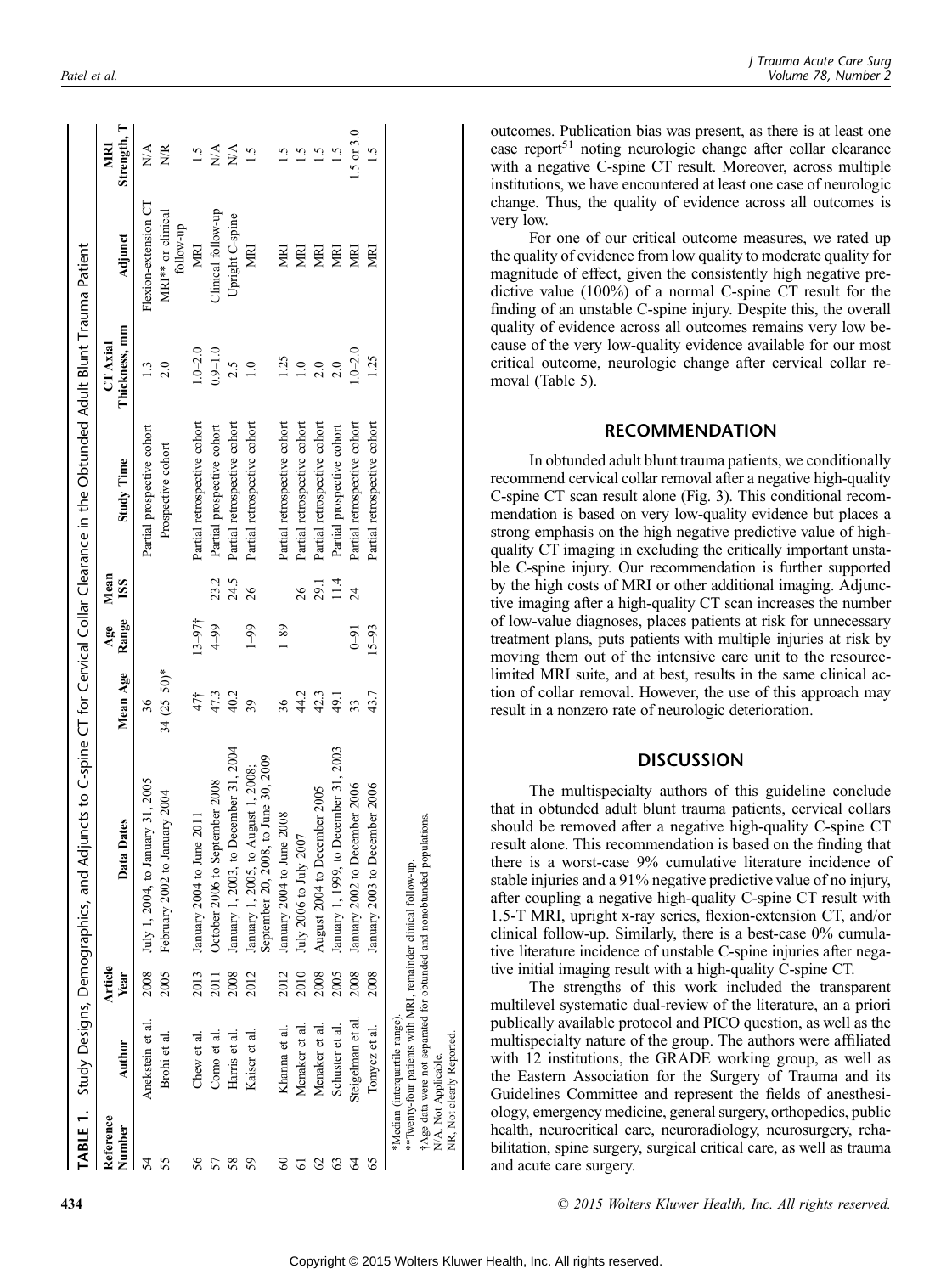| IABLE Z.            |                   |                                 |                           |                |           |             | Obtunded Definition for Cervical Collar Clearance in the Obtunded Adult Blunt Trauma Patient |                                                       |
|---------------------|-------------------|---------------------------------|---------------------------|----------------|-----------|-------------|----------------------------------------------------------------------------------------------|-------------------------------------------------------|
| Reference<br>Number | Author            | <b>Mean GCS</b><br><b>Score</b> | <b>GCS</b> Score<br>Range | <b>Altered</b> | Intubated | Unconscious | Unreliable Exam                                                                              | <b>Other</b>                                          |
| 54                  | Anekstein et al.  |                                 | $\leq$ 13                 |                | Y         |             |                                                                                              |                                                       |
| 55                  | Brohi et al.      |                                 | $\leq$ 11 T**             |                | Y         | Y           |                                                                                              |                                                       |
| 56                  | Chew et al.       |                                 | $\leq 8$                  |                |           |             |                                                                                              |                                                       |
| 57                  | Como et al.       | $6.7(8.2*)$                     |                           |                |           |             | Y                                                                                            | Moving all 4 extremities                              |
| 58                  | Harris et al.     | 5.9                             | $\leq$ 13                 |                |           |             |                                                                                              | Head Abbreviated Injury<br>Scale (AIS) score $\geq$ 3 |
| 59                  | Kaiser et al.     | 8                               | $\leq$ 14                 | Y              |           |             |                                                                                              |                                                       |
| 60                  | Khanna et al.     |                                 | $\leq 8$                  |                |           |             |                                                                                              |                                                       |
| 61                  | Menaker et al.    | 9.5                             | $\leq$ 14                 |                |           |             | Y                                                                                            |                                                       |
| 62                  | Menaker et al.    | 9.7                             | $\leq$ 14                 |                |           |             |                                                                                              |                                                       |
| 63                  | Schuster et al.   |                                 | $\leq 8$                  |                |           |             |                                                                                              | Moving all 4 extremities                              |
| 64                  | Steigelman et al. |                                 | $\leq$ 14                 |                |           |             |                                                                                              |                                                       |
| 65                  | Tomycz et al.     |                                 | $\leq$ 13                 |                |           |             |                                                                                              |                                                       |

\*GCS score on cervical collar clearance.

\*\*Not author specified, but 11 T or less is operational definition of unconscious and intubated.

Y, Yes.

We acknowledge the weakness in data quality related to imprecision, publication bias, and indirectness of evidence as well as included study design limitations (see Results under the section on Grading the Evidence). It is possible that there is a Type II error in this systematic review because of the available literature that may be populated by underpowered studies. Moreover, the majority of the studies fail to report on those subjects with a positive C-spine CT result, so complete diagnostic accuracy $\delta$ <sup>6</sup> of C-spine CT remains unclear (e.g., prevalence, positive predictive value), as does the basis of other reported meta-analyses. In addition, we did not address pediatric patients. $67-69$  Although we did look for the less important patient-centric outcomes of time to cervical collar clearance

and pressure ulcers, we did not capture time to imaging adjunct because there is no evidence that the timing of adjunct imaging (i.e. MRI greater or less than 48 hours) influences imaging quality or interpretation.<sup>70</sup> Lastly, applying basic biomechanical theory behind C-spine stability,  $9-11$  the decision making surrounding the treatment of subtle stable injuries remains uninterpretable using available literature; nonetheless, there were only three documented operations among 1,814 subjects.

Strikingly, we found the term *obtunded* to have widely differing interpretations. There were no clear definitions applicable to clinicians, and there were no measures of validity or interrater reliability. This led to population contamination in many of the excluded studies<sup>26,41-50</sup> as well as a

| Reference<br>number | Author               | No. Negative<br>CT C-spine<br>Result | No.<br><b>Positive</b><br>Adjunct | NPV of CT<br>C-spine for<br>Any Injury | No.<br>Unstable<br><b>Injuries</b> | NPV of CT<br>C-spine for an<br>Unstable Injury | No.<br><b>Stable</b><br><b>Injuries</b> | NPV of CT<br>C-Spine for<br><b>Stable Injury</b> | <b>Neuro Change</b><br><b>After Cervical</b><br><b>Collar Removal</b> |
|---------------------|----------------------|--------------------------------------|-----------------------------------|----------------------------------------|------------------------------------|------------------------------------------------|-----------------------------------------|--------------------------------------------------|-----------------------------------------------------------------------|
| 54                  | Anekstein et al.     | 31                                   | $\Omega$                          | 100.0%                                 | $\theta$                           | 100.0%                                         | $\theta$                                | 100.0%                                           | $\theta$                                                              |
| 55                  | Brohi et al.         | 326                                  |                                   | 99.7%                                  | $\mathbf{0}$                       | 100.0%                                         |                                         | 99.7%                                            | $\theta$                                                              |
| 56                  | Chew et al.          | 132                                  | 21                                | 84.1%                                  | $\Omega$                           | 100.0%                                         | 21                                      | 84.1%                                            | NR.                                                                   |
| 57                  | Como et al.          | 197                                  |                                   | 99.5%                                  | $\Omega$                           | 100.0%                                         |                                         | 99.5%                                            | $0*$                                                                  |
| 58                  | Harris et al.        | 367                                  |                                   | 99.7%                                  | $\Omega$                           | 100.0%                                         |                                         | 99.7%                                            | $0***$                                                                |
| 59                  | Kaiser et al.        | 114                                  | 23                                | 79.8%                                  | $\Omega$                           | 100.0%                                         | 23                                      | 79.8%                                            | <b>NR</b>                                                             |
| 60                  | Khanna et al.        | 150                                  | 74                                | 50.7%                                  | $\mathbf{0}$                       | 100.0%                                         | 74                                      | 50.7%                                            | <b>NR</b>                                                             |
| 61                  | Menaker et al.       | 96                                   | 15                                | 84.4%                                  | NR.                                | N/A                                            | $7 + NR$                                | N/A                                              | NR.                                                                   |
| 62                  | Menaker et al.       | 203                                  | 18                                | 91.1%                                  | $\Omega$                           | 100.0%                                         | 18                                      | 91.1%                                            | 0 <sup>†</sup>                                                        |
| 63                  | Schuster et al.      | 12                                   | $\Omega$                          | 100.0%                                 | $\Omega$                           | 100.0%                                         | $\theta$                                | 100.0%                                           | NR.                                                                   |
| 64                  | Steigelman et al.    | 120                                  | $\mathbf{r}$                      | 94.2%                                  | $\Omega$                           | 100.0%                                         | $\overline{7}$                          | 94.2%                                            | $\Omega$                                                              |
| 65                  | Tomycz et al.        | 180                                  | 38                                | 78.9%                                  | $\theta$                           | 100.0%                                         | 38                                      | 78.9%                                            | NR.                                                                   |
|                     | <b>Total average</b> | 1,814                                | 176                               | 88.5 %                                 | $\bf{0}$                           | 100.0%‡                                        |                                         | 90.6%                                            | $\mathbf{0}$                                                          |

TABLE 3. Critical Outcomes for Cervical Collar Clearance in the Obtunded Adult Blunt Trauma Patient

\*Of 197, 22 lost to follow-up and 25 died.

†Denominator is 182.

‡Numerator and denominator are 1,718.

NR, Not clearly Reported.

<sup>\*\*</sup>Denominator is 328.

No., Number of.

NPV, Negative Predictive Value.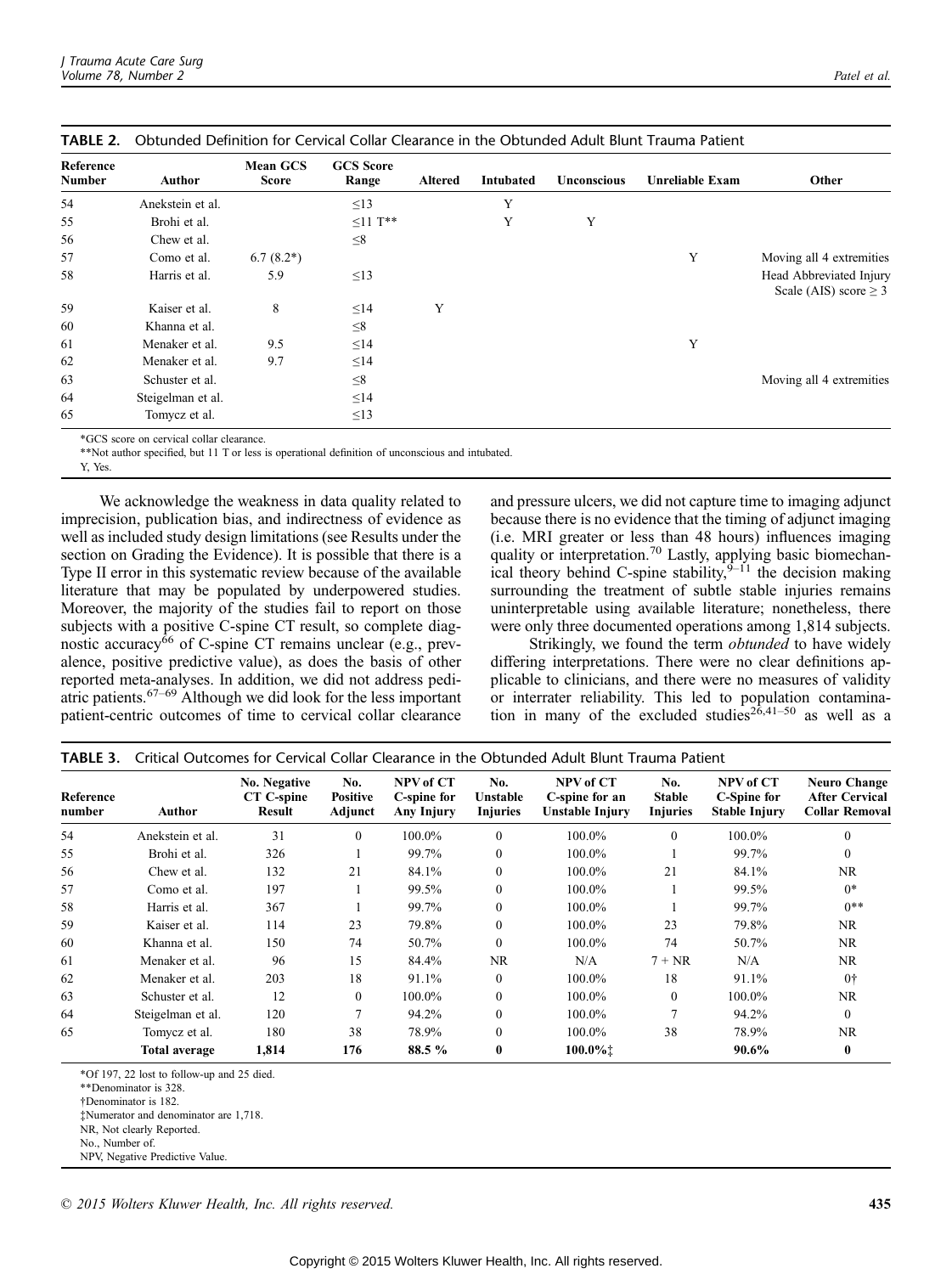|                     | <b>TABLE 4.</b> Additional Outcomes for Cervical Collar                                   |                        |                                    |                          |                    |                       | Clearance in the Obtunded Adult Blunt Trauma Patient |                 |      |      |      |                  |                                                  |                                                                                                      |
|---------------------|-------------------------------------------------------------------------------------------|------------------------|------------------------------------|--------------------------|--------------------|-----------------------|------------------------------------------------------|-----------------|------|------|------|------------------|--------------------------------------------------|------------------------------------------------------------------------------------------------------|
|                     |                                                                                           |                        |                                    |                          |                    | <b>Treatment With</b> |                                                      |                 |      |      |      | Injury Substrata |                                                  |                                                                                                      |
| Reference<br>Number | Author                                                                                    | No. Negative<br>Result | CT C-spine No. Positive<br>Adjunct | No. Stable<br>Injuries   | Collar<br>Cervical | Operation             | Cervical Collar<br>Removal of                        | Ligament        | Cord | Bone | Disc | Tissue<br>Soft   | Pressure Ulcer<br><b>From Cervical</b><br>Collar | Cervical Collar<br>Mean Day of<br>Removal                                                            |
| 54                  | Anekstein et al                                                                           |                        |                                    |                          | $\circ$            |                       | ಸ                                                    |                 |      |      |      |                  | Ĕ                                                | ΣŘ                                                                                                   |
| 55                  | Brohi et al                                                                               | 326                    |                                    |                          | $\widetilde{\Xi}$  | ã                     | ž                                                    |                 |      |      |      |                  | ž                                                | $\ddagger$                                                                                           |
| 56                  | Chew et al                                                                                |                        |                                    | $\overline{21}$          | $\overline{21}$    |                       |                                                      | $\overline{21}$ |      |      |      |                  | Ĕ                                                |                                                                                                      |
| 57                  | Como et al                                                                                | 50                     |                                    |                          |                    |                       |                                                      |                 |      |      |      |                  |                                                  |                                                                                                      |
| 58                  | Harris et al                                                                              | 367                    |                                    |                          |                    |                       |                                                      |                 |      |      |      | $\circ$          | ž                                                |                                                                                                      |
| 59                  | Kaiser et al                                                                              |                        |                                    | 23                       |                    |                       | $\overline{16}$                                      |                 |      |      |      | ž                | Ĕ                                                |                                                                                                      |
| 8                   | Khanna et al.                                                                             | $\frac{50}{2}$         | 4                                  | $\overline{\mathcal{F}}$ | ž                  |                       | ž                                                    | 3               |      |      |      | NR†              | Ĕ                                                |                                                                                                      |
| $\overline{6}$      | Menaker et al.                                                                            |                        |                                    | $7 + NR$                 |                    |                       | $\overline{ }$                                       |                 |      |      |      | $\circ$          | Ĕ                                                |                                                                                                      |
| $\mathcal{S}$       | Menaker et al                                                                             | 203                    |                                    | $\overline{18}$          | $\overline{4}$     |                       | $\sim$                                               | 13              |      |      |      |                  | ž                                                | $\Xi \stackrel{**}{\sim} \mathop{\rm Ker}^* \Xi \stackrel{\cong}{\to} \Xi \stackrel{\cong}{\to} \Xi$ |
| 63                  | Schuster et al                                                                            |                        |                                    | $\circ$                  | Ĕ                  |                       | ž                                                    |                 |      |      |      |                  | ã                                                | $\widetilde{\Xi}$                                                                                    |
| 64                  | Steigelman et al                                                                          | 120                    |                                    |                          |                    |                       |                                                      |                 |      |      |      | 1                | ž                                                | $\widetilde{\Xi}$                                                                                    |
| 65                  | Tomycz et al.                                                                             | 80                     | 38                                 | 38                       | 38                 |                       |                                                      | ≌               |      |      |      | $\overline{2}$   | ž                                                | $\widetilde{\Xi}$                                                                                    |
|                     | *90.5% of cervical collars removed in 24 hours.<br>**Of known data on 328 subjects (89%). |                        |                                    |                          |                    |                       |                                                      |                 |      |      |      |                  |                                                  |                                                                                                      |

number of previously published systematic reviews.<sup>14,15,71</sup> The argument that the obtunded population is most at risk for an unrecognized and devastating C-spine injury is often theoretically quoted as being based on higher concomitant multisystem injury and more severe physiologic insult, combined with the inability to perform a thorough neurologic examination. However, in this supersaturated high-risk population, given a high-quality C-spine CT, the negative predictive value of finding an unstable injury seems to be or is very close to 100%.

If the prevalence of C-spine injury is lowered and approaches zero because the population is increasingly composed of nonobtunded subjects, then the negative predictive value of a C-spine CT should approach  $100\%$ —this is the undeniable Bayesian statistical relationship between predicted value and disease prevalence using a test with high sensitivity and specificity.<sup>72,73</sup> Therefore, if collars are to be removed in a highrisk obtunded population, then why even use a C-spine clearance<br>protocol<sup>16,74–76</sup> for the low-risk neurologically normal who have negative C-spine CT data? With a high-quality C-spine CT, cervical collar removal can be logically argued for any population, obtunded or not.

It should be acknowledged that cervical collar removal can result in neurologic change and even paralysis, although this may be underreported in the literature.<sup>52,77,78</sup> However, we cannot continue indiscriminate two-stage sequential screening for C-spine injuries if the injury rate is near 0% for the first test and the second adjunctive test results in false positives and inconsistent treatment plans. The essence of a diagnostic screening test is reduction of ambiguity surrounding a patient problem, not elimination. The medical community and legal community have interestingly and unsuccessfully tried to vanquish missed C-spine injuries with C-spine imaging and reimaging, but our goal should be to achieve the greatest good for the greatest number of patients at reasonable risk, without significant overtriaging and undertriaging, to efficiently use finite resources, and to eliminate low-value, low-impact services [\(http://www.choosingwisely.org/](http://www.choosingwisely.org/)).79 Otherwise, all patients would be receiving Western blots for all negative enzyme-linked immunosorbent assay results for fear of missing a human immunodeficiency virus diagnosis, 80,81 all patients would be undergoing both cardiac catheterizations in addition to electrocardiographies when presenting with new chest pain for fear of undiagnosed myocardial infarction, $82$  and we would indiscriminately admit every injured patient presenting to a Level 1 trauma center.<sup>83</sup>

There are many systematic reviews, meta-analyses, and guidelines<sup>14,16,17,70,71,76,84–87</sup> focusing on this topic; however, our eligibility criteria were strict, especially with our population (adult, obtunded) and intervention characteristics (C-spine CT axial thickness), resulting in exclusion of some previously included studies in favor of maintaining a rigorous review. CT axial thickness of less than 3 mm was chosen a priori as the parameter corresponding to the current era of CT scanners, as opposed to often not reported slice number, three-dimensional reconstruction, and other institutional and/or scanner-specific cross-sectional metrics. Furthermore, we felt that CT axial thickness would be a less restrictive marker than an arbitrary publication date range, by which we did not restrict. In addition, our PICO question reflects that among Level I trauma

**436**  $\degree$  2015 Wolters Kluwer Health, Inc. All rights reserved.

†Combined with ligament injury. NR, Not Clearly Reported.

†Combined with ligament injury.<br>NR, Not Clearly Reported.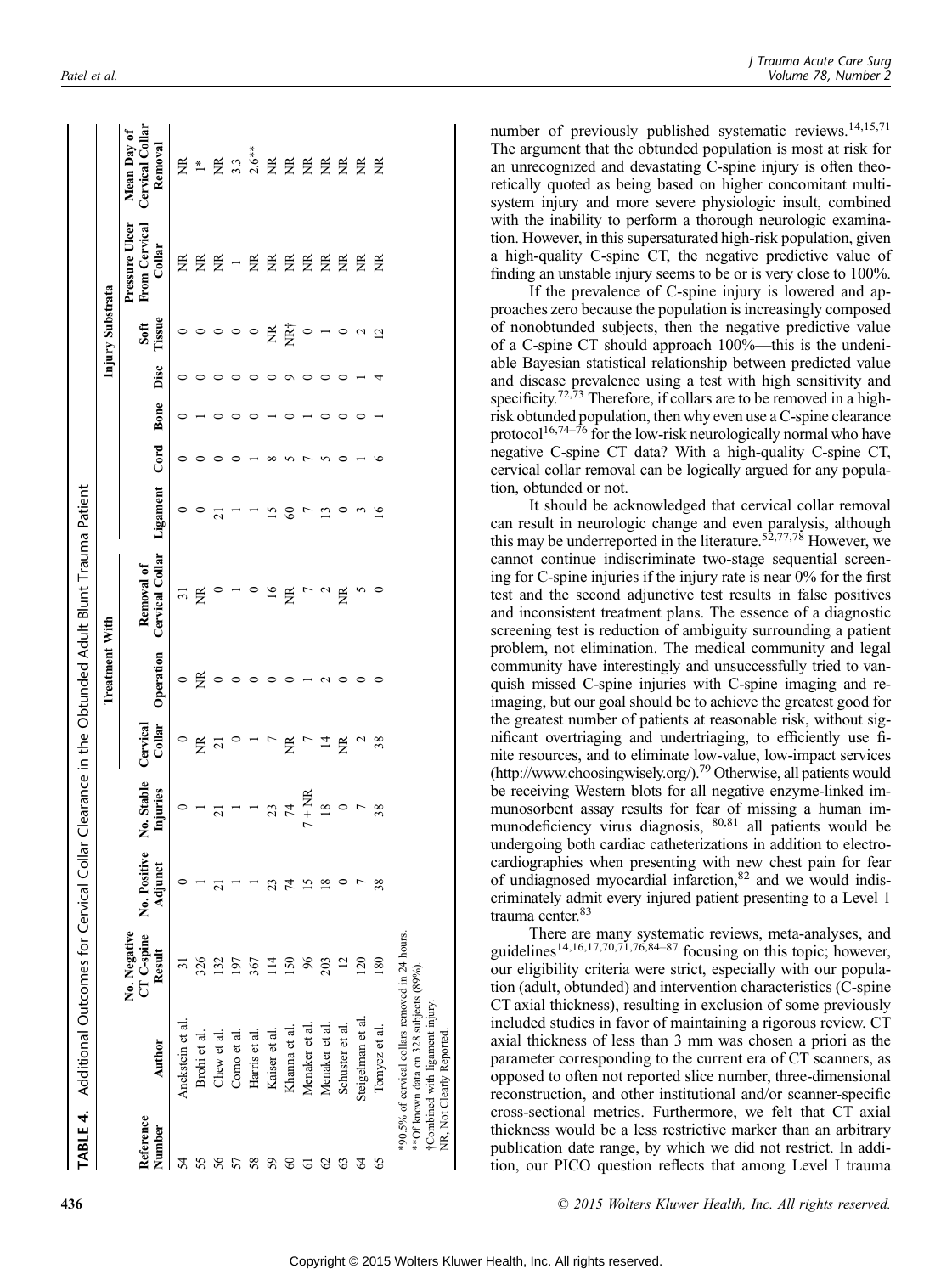| TABLE 5. Grading the Evidence for Cervical Collar Clearance in the Obtunded Adult Blunt Trauma Patient                                                                                                                                                                                                                                                                                                                                                                                                                                                                                                                                                                                                                                                                                                                                                                                                                                                                                                                                                                                                                                                                                                                                                                                                                       |                                                   |                                 |                    |                                       |                                |                                              |                                     |                              |                                       |                                          |
|------------------------------------------------------------------------------------------------------------------------------------------------------------------------------------------------------------------------------------------------------------------------------------------------------------------------------------------------------------------------------------------------------------------------------------------------------------------------------------------------------------------------------------------------------------------------------------------------------------------------------------------------------------------------------------------------------------------------------------------------------------------------------------------------------------------------------------------------------------------------------------------------------------------------------------------------------------------------------------------------------------------------------------------------------------------------------------------------------------------------------------------------------------------------------------------------------------------------------------------------------------------------------------------------------------------------------|---------------------------------------------------|---------------------------------|--------------------|---------------------------------------|--------------------------------|----------------------------------------------|-------------------------------------|------------------------------|---------------------------------------|------------------------------------------|
|                                                                                                                                                                                                                                                                                                                                                                                                                                                                                                                                                                                                                                                                                                                                                                                                                                                                                                                                                                                                                                                                                                                                                                                                                                                                                                                              | Quality Assessmen                                 |                                 |                    |                                       |                                |                                              | <b>Summary of Findings</b>          |                              |                                       |                                          |
|                                                                                                                                                                                                                                                                                                                                                                                                                                                                                                                                                                                                                                                                                                                                                                                                                                                                                                                                                                                                                                                                                                                                                                                                                                                                                                                              |                                                   |                                 |                    |                                       |                                | <b>Study Event</b><br>Rates, %               |                                     |                              |                                       | <b>Absolute Effects</b><br>Anticipated   |
| Limitations<br>Study<br>Participants<br>(Studies)                                                                                                                                                                                                                                                                                                                                                                                                                                                                                                                                                                                                                                                                                                                                                                                                                                                                                                                                                                                                                                                                                                                                                                                                                                                                            | Consistency                                       | <b>Directness</b>               | Precision          | Publication<br>Bias                   | Overall Quality<br>of Evidence | With Adjunct<br>C-spine<br>$\mathbf{t_0}$ CT | CT C-spine<br>Adjunct to<br>With No | Relative<br>Effect           | CT C-spine<br>Adjunct to<br>Risk With | No Adjunct to<br>CT C-spine<br>Risk With |
| Neurologic change (paraplegia or quadriplegia) after cervical collar removal without adjunct imaging [CRITICAL OUTCOME]<br>Unstable injury (and associated treatments) [CRITICAL OUTCOME]<br>1,017 (5 studies) Serious limitations* Unable to assess**                                                                                                                                                                                                                                                                                                                                                                                                                                                                                                                                                                                                                                                                                                                                                                                                                                                                                                                                                                                                                                                                       |                                                   | $\stackrel{\triangle}{\approx}$ | Unable to assess** | Likely†                               | +, very low                    | $0/1,017(0\%)$ **                            | $0/1,017(0\%)$ **                   | NA.                          | NA.                                   | $\frac{1}{2}$                            |
| 1,718 (11 studies) Serious limitations* Unable to assess**                                                                                                                                                                                                                                                                                                                                                                                                                                                                                                                                                                                                                                                                                                                                                                                                                                                                                                                                                                                                                                                                                                                                                                                                                                                                   |                                                   | Indirect <sub>1</sub>           | Unable to assess** | Unable to assess**                    | $+++$ , moderate $\S$          | $0/1,718(0\%)$ **                            | $0/1,718(0\%)$ **                   | $N/A**$                      | $N/A^*$                               | $N/A^*$                                  |
| 1,718 (11 studies) Serious limitations* Unable to assess** Indirect#<br>Stable injury (and associated treatments) [IMPORTANT OUTCOME]<br>Imaging required after cervical collar removal [IMPORTANT O]                                                                                                                                                                                                                                                                                                                                                                                                                                                                                                                                                                                                                                                                                                                                                                                                                                                                                                                                                                                                                                                                                                                        |                                                   | <b>UTCOME</b>                   | Unable to assess** | Unable to assess**                    | +, very low                    | $161/1,718$ (9.3%)**                         | $0/1,718$ $(0\%)^{**}$              | $N/A^*$                      | $N/A**$                               | $N/A^*$                                  |
| False-negative CT imaging result on re-review/reread [IMPORTANT OUTCOME]<br>$0(0)$ studies)                                                                                                                                                                                                                                                                                                                                                                                                                                                                                                                                                                                                                                                                                                                                                                                                                                                                                                                                                                                                                                                                                                                                                                                                                                  | Serious limitations* Unable to assess** Indirect# |                                 | Unable to assess** | Unable to assess**                    | +, very low                    | $\stackrel{\triangle}{\approx}$              | $\stackrel{\triangle}{\geq}$        | $\stackrel{\triangle}{\geq}$ | $\stackrel{\triangle}{\geq}$          | $\frac{\triangleleft}{\triangle}$        |
| Pressure ulcers from cervical collar [NOT IMPORTANT OUTCOME]<br>$0\ (0 \ {\rm studies})$                                                                                                                                                                                                                                                                                                                                                                                                                                                                                                                                                                                                                                                                                                                                                                                                                                                                                                                                                                                                                                                                                                                                                                                                                                     | Serious limitations* Unable to assess** Indirect# |                                 | Unable to assess** | Unable to assess**                    | +, very low                    | $\stackrel{\triangle}{\approx}$              | NA                                  | $\stackrel{\triangle}{\geq}$ | $\stackrel{\triangle}{\geq}$          | $\sum_{i=1}^{n}$                         |
| Time to cervical removal [NOT IMPORTANT OUTCOME]<br>1(1 study)                                                                                                                                                                                                                                                                                                                                                                                                                                                                                                                                                                                                                                                                                                                                                                                                                                                                                                                                                                                                                                                                                                                                                                                                                                                               | Serious limitations* Unable to assess**           | Indirect <sub>#</sub>           | Unable to assess** | Likely†                               | +, very low                    | $\frac{\lambda}{\lambda}$                    | 1/197 (0.5%)                        | $\frac{\lambda}{\lambda}$    | $\frac{\lambda}{\lambda}$             | $\frac{\triangleleft}{\triangle}$        |
| 890 (3 studies)                                                                                                                                                                                                                                                                                                                                                                                                                                                                                                                                                                                                                                                                                                                                                                                                                                                                                                                                                                                                                                                                                                                                                                                                                                                                                                              | Serious limitations* Unable to assess**           | $\stackrel{\triangle}{\approx}$ |                    | Unable to assess** Unable to assess** | +, very low                    | NA¶                                          | N/A¶                                | $\frac{\lambda}{\lambda}$    | $N/A**$                               | $N/A^*$                                  |
| Publication bias is present, as there are case reports reporting neurologic change after C-spine collar removal with a negative C-spine CT result, case series reporting cervical collar-related pressure ulcers, and the auth<br>Study design limitations of pre-post partial-ochorts are serious; each patient was subject to the intervention of a C-spine CT and then retested with the comparator adjunct imaging and/or examination, as no control arms we<br>#Indirectness of evidence relative to the wide definition of obtunded (population), noncomparable institutional imaging protocols (intervention and comparator), and inconsistently reported and often unavailable outcomes.<br>**Pre-post partial-cohort study design among intervention and comparators precluded a quantitative synthesis (estimate of treatment effect, heterogeneity assessment, meta-analysis, full quality assessment).<br>§Upgraded quality of evidence from low to moderate quality given the consistent large magnitude of negative predictive value (100%) of finding an unstable C-spine injury using CT.<br>article, across multiple institutions, have encountered at least one case of each event, which are all unpublished<br>Studies report mean time to collar removal (in days), and lost to<br>N/A, Not Applicable. |                                                   |                                 | follow-up exists.  |                                       |                                |                                              |                                     |                              |                                       |                                          |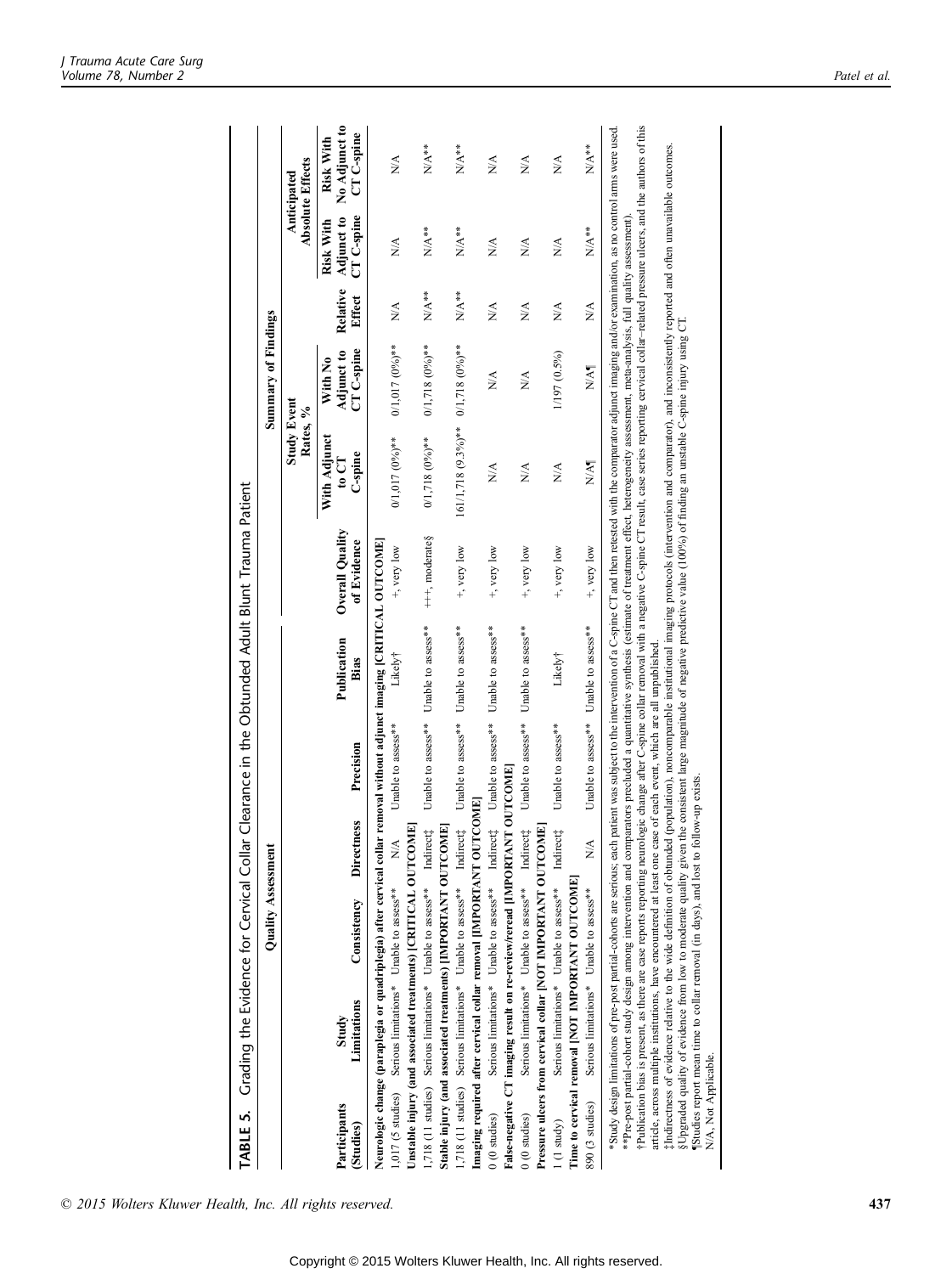In obtunded adult blunt trauma patients, we conditionally recommend cervical collar removal after a negative high-quality C-spine CT scan alone.

Conditional recommendation: Based on very low quality of evidence, but large magnitude of effect given 100% negative predictive value of finding an unstable cervical spine injury

Figure 3. Practice management guideline.

centers, C-spine CT is the dominant initial imaging modality for those not amenable to clinical clearance and numerous adjunct methods of cervical collar removal or clearance are used in 2014, not just MRI.<sup>16</sup> Again, many reviews have provided comprehensive test characteristics and estimation of risk with meta-analytic techniques. This guideline points to the difficulties of providing quantification secondary to the pervasive reporting of nonindependent, pre-post, partial-cohort, and quasi-experimental nature of the literature, which has the recognized limitations of nonrandomization, regression to the mean,  $88-90$  and temporal confounding.

The management of stable injuries identified after a negative C-spine CT result, particularly those found on MRI alone, remains ill-defined. Many of the studies did not clearly link neurologic examination, stable injuries, and their classification with the subsequent treatment plan. The management of these stable injuries was often nonoperative, with or without collar, and for variable periods and follow-up. Some may argue for continued cervical collar use given these injuries, which may represent the spectrum of ''whiplash'' types, but there is increased demonstration of early mobilization and therapy benefits over continued immobilization.91,92 Continued use of the cervical collar carries the risk of pressure ulcers, decreased cerebral venous return, increased intracranial pressure, secondary brain injury, and difficulties with airway and central line management. $86,93-98$  These complications are poorly reported in the literature in a systematic fashion and hence poorly documented in our review. Confounding conditions that influence treatment decisions include preexisting C-spine disease/ surgery, ankylosing spondylitis, osteoporosis, degenerative joint disease, diffuse idiopathic skeletal hyperostosis, or an alteration in motor/sensory examination.<sup>50</sup>

The development of multispecialty, institution-specific protocols is an important step for the management of potential C-spine trauma. These protocols should consider imaging quality, presence or absence of spine pathology confounders, level of detail for neurologic examination, process for spine specialist consultation, and distinct reasons for using imaging adjuncts such as MRI, so that future process/quality improvement initiatives can grow. Indiscriminate reliance on cervical immobilization, confirmatory tests, and/or interventions without justification will drive up direct and indirect costs without demonstrable improvement in patient outcomes.26,38,93,99,100 Future directions in management of C-spine trauma will require large multidisciplinary, protocol-driven, prospective cohort studies and clinical trials.

#### ACKNOWLEDGMENT

We thank the EAST membership for the feedback during this process and the EAST Guidelines Committee for the presubmission peer review.

## AUTHORSHIP

J.J.C., E.R.H., and M.B.P. served as EAST Guideline Committee Liaisons. Y.F.-Y. represented the GRADE Working Group. J.J.C., D.C.C., M.S.D., M.A.D., C.J.D., S.S.H., R.S.J., A.M.L., M.B.P., and M.A.S. formulated the PICO questions. M.S.D., E.R.H., S.S.H., M.B.P., L.M.S., and M.A.S. conducted the literature search. J.J.C., D.C.C., M.A.D., S.S.H., and M.B.P. contributed to the data sheets. M.S.D., S.S.H., M.B.P., and M.A.S. screened titles and abstracts. J.M.C., M.A.D., S.S.H., R.S.J., T.C.L., A.M.L., M.B.P., and M.A.S. contributed to the full-text screening. J.S.C., C.J.D., S.S.H., T.C.L., A.M.L., M.B.P., L.M.S., and M.A.S. extracted the data. S.S.H. and M.B.P. performed the bias assessments. S.S.H. and M.B.P. coordinated the systematic review. All authors participated in the critical revisions to the manuscript.

#### **DISCLOSURE**

M.B.P. is supported by the Vanderbilt Physician-Scientist Development grant, the Vanderbilt Institute for Clinical and Translational Research awards (VR1584, VR5351) via CTSA grant UL1TR000011 (NCRR/ NCATS/NIH), and an EAST Trauma Foundation Research Scholarship. M.B.P. is a member of the EAST Guidelines Committee, and EAST Board of Directors, and chair of the EAST Mentoring Committee. C.J.D. has received resident grant and educational support from Depuy Spine and Stryker Spine, is a consultant for Exparel, and serves as a defense witness. M.A.S. was supported by the 2013 Vanderbilt Clinical Research Internship Program and is supported by the 2014 Vanderbilt Summer Research Program and the Vanderbilt Institute for Clinical and Translational Research award (VR9276) via CTSA grant UL1TR000011 (NCRR/ NCATS/NIH). Y.F.-Y. is a member of the GRADE working group. E.R.H. is the primary investigator and supported by a contract (CE-12-11-4489) from the Patient-Centered Outcomes Research Institute (PCORI) entitled ''Preventing Venous Thromboembolism: Empowering Patients and Enabling Patient-Centered Care via Health Information Technology,'' was the primary investigator of a Mentored Clinician Scientist Development Award K08 1K08HS017952-01 from the AHRQ entitled ''Does Screening Variability Make DVT an Unreliable Quality Measure of Trauma Care?'', receives royalties from Lippincott, Williams & Wilkins for a book-Avoiding Common ICU Errors, and has given expert witness testimony in various medical malpractice cases. E.R.H. is member of the EAST Board of Directors and is chair of the EAST Guidelines Committee. T.C.L. is supported by the Vanderbilt Institute for Clinical and Translational Research award (VR12073) via CTSA grant UL1TR000011 (NCRR/NCATS/NIH). J.J.C. is chair of the EAST Guidelines-Trauma Task Force and a member of the EAST Guidelines Committee.

#### REFERENCES

- 1. Hoffman JR, Mower WR, Wolfson AB, Todd KH, Zucker MI. Validity of a set of clinical criteria to rule out injury to the cervical spine in patients with blunt trauma. National Emergency X-Radiography Utilization Study Group. N Engl J Med. 2000;343:94-99.
- 2. Stiell IG, Wells GA, Vandemheen KL, Clement CM, Lesiuk H, De Maio VJ, Laupacis A, Schull M, McKnight RD, Verbeek R, et al. The Canadian C-spine rule for radiography in alert and stable trauma patients. JAMA. 2001;286:1841-1848.
- 3. Como JJ, Diaz JJ, Dunham CM, Chiu WC, Duane TM, Capella JM, Holevar MR, Khwaja KA, Mayglothling JA, Shapiro MB, et al. Practice management guidelines for identification of cervical spine injuries following trauma: update from the eastern association for the surgery of trauma practice management guidelines committee. J Trauma. 2009;67:651-659.
- 4. Kerwin AJ, Haut ER, Burns JB, Como JJ, Haider A, Stassen N, Dahm P, and Eastern Association for the Surgery of Trauma Practice Management Guidelines Ad Hoc Committee. The Eastern Association of the Surgery of Trauma approach to practice management guideline development using Grading of Recommendations, Assessment, Development, and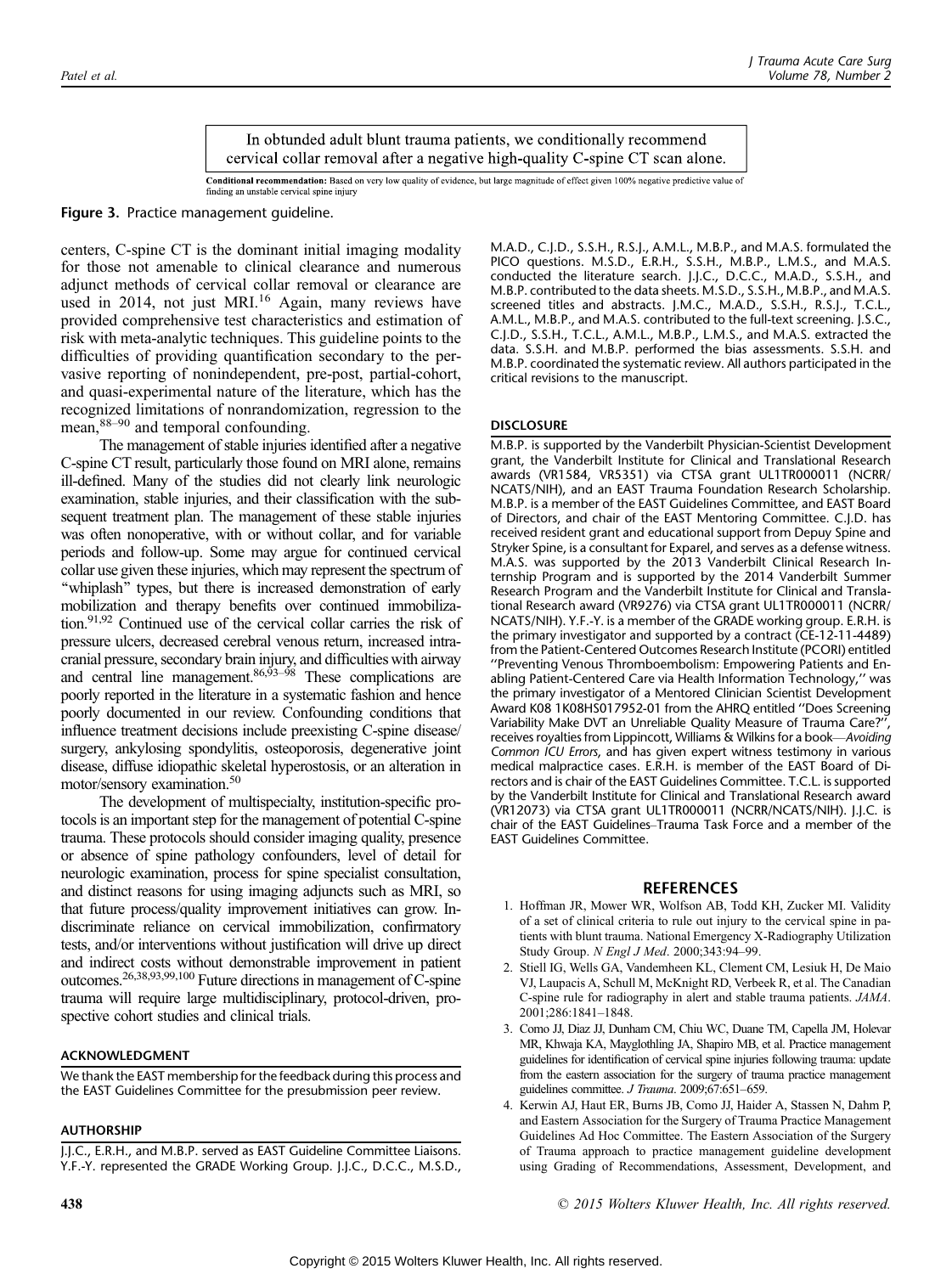Evaluation (GRADE) methodology. J Trauma Acute Care Surg. 2012; 73:S283-S287.

- 5. Guyatt GH, Oxman AD, Kunz R, Falck-Ytter Y, Vist GE, Liberati A, Schunemann HJ, and GRADE Working Group. Going from evidence to recommendations. Br Med J. 2008;336:1049-1051.
- 6. Guyatt GH, Oxman AD, Vist GE, Kunz R, Falck-Ytter Y, Alonso-Coello P, Schunemann HJ, and GRADE Working Group. GRADE: an emerging consensus on rating quality of evidence and strength of recommendations. Br Med J. 2008;336:924-926.
- 7. Booth A, Clarke M, Dooley G, Ghersi D, Moher D, Petticrew M, Stewart L. The nuts and bolts of PROSPERO: an international prospective register of systematic reviews. Syst Rev. 2012;1:2.
- 8. The PLoS Medicine Editors. Best practice in systematic reviews: the importance of protocols and registration. PLoS Med. 2011;8.
- White AA, Panjabi MM. Clinical Biomechanics of the Spine. 2nd ed. Philadelphia: Lippincott Williams & Wilkins; 1990.
- 10. Baker ADL. The three column spine and its significance in the classification of acute thoracolumbar spinal injuries. In: Banaszkiewicz PA, Kader DF, eds. Classic Papers in Orthopaedics. London, England: Springer Link; 2013:289-292.
- 11. Denis F. The three column spine and its significance in the classification of acute thoracolumbar spinal injuries. Spine. 1983;8:817-831.
- 12. Whiting PF, Rutjes AWS, Westwood ME, Mallett S, Deeks JJ, Reitsma JB, Leeflang MMG, Sterne JAC, Bossuyt PMM, and QUADAS-2 Group. QUADAS-2: a revised tool for the quality assessment of diagnostic accuracy studies. Ann Intern Med. 2011;155:529-536.
- 13. Whiting P, Weswood M, Rutjes A, Reitsma J, Bossuyt P, Kleijnen J. Evaluation of QUADAS, a tool for the quality assessment of diagnostic accuracy studies. BMC Med Res Methodol. 2006;6:9.
- 14. Kanji HD, Neitzel A, Sekhon M, McCallum J, Griesdale DE. Sixty-fourslice computed tomographic scanner to clear traumatic cervical spine injury: systematic review of the literature.  $J$  Crit Care. 2014;29:314.e9–13.
- 15. Smith JS. A synthesis of research examining timely removal of cervical collars in the obtunded trauma patient with negative computed tomography: an evidence-based review. J Trauma Nurs. 2014;21:63-67.
- 16. Theologis AA, Dionisio R, Mackersie R, McClellan RT, Pekmezci M. Cervical spine clearance protocols in level 1 trauma centers in the United States. Spine. 2014;39:356-361.
- 17. Raza M, Elkhodair S, Zaheer A, Yousaf S. Safe cervical spine clearance in adult obtunded blunt trauma patients on the basis of a normal multidetector CT scan—a meta-analysis and cohort study. *Injury.* 2013:1-7.
- 18. Spiteri V, Kotnis R, Singh P, Elzein R, Madhu R, Brooks A, Willett K. Cervical dynamic screening in spinal clearance: now redundant. J Trauma. 2006;61:1171-1177.
- 19. Diaz JJ, Gillman C, Morris JA Jr, May AK, Carrillo YM, Guy J. Are five-view plain films of the cervical spine unreliable? A prospective evaluation in blunt trauma patients with altered mental status. J Trauma. 2003;55:658-664.
- 20. Griffen MM, Frykberg ER, Kerwin AJ, Schinco MA, Tepas JJ, Rowe K, Abboud J. Radiographic clearance of blunt cervical spine injury: plain radiograph or computed tomography scan? *J Trauma*. 2003;55:222-227.
- 21. Demetriades D, Charalambides K, Chahwan S, Hanpeter D, Alo K, Velmahos G, Murray J, Asensio J. Nonskeletal cervical spine injuries: epidemiology and diagnostic pitfalls. *J Trauma*. 2000;48:724-727.
- 22. Patton JH, Kralovich KA, Cuschieri J, Gasparri M. Clearing the cervical spine in victims of blunt assault to the head and neck: what is necessary? Am Surg. 2000;66:326-330.
- 23. Beirne JC, Butler PE, Brady FA. Cervical spine injuries in patients with facial fractures: a 1-year prospective study. Int J Oral Maxillofac Surg. 1995:24:26-29.
- 24. Bolinger B, Shartz M, Marion D. Bedside fluoroscopic flexion and extension cervical spine radiographs for clearance of the cervical spine in comatose trauma patients. J Trauma. 2004;56:132-136.
- 25. Platzer P, Thalhammer G, Jaindl M, Dittrich S, Vécsei V, Gaebler C. Clearing the cervical spine in polytrauma patients: current standards in diagnostic algorithm. Eur J Trauma.  $2006;32:570-575$ .
- 26. Simon JB, Schoenfeld AJ, Katz JN, Kamath A, Kamuth A, Wood K, Bono CM, Harris MB. Are ''normal'' multidetector computed tomographic scans

sufficient to allow collar removal in the trauma patient? J Trauma. 2010:68:103-8.

- 27. Warner J, Shanmuganathan K, Mirvis SE, Cerva D. Magnetic resonance imaging of ligamentous injury of the cervical spine. Emerg Radiol. 1996;3:9-15.
- 28. Hennessy D, Widder S, Zygun D, Hurlbert RJ, Burrowes P, Kortbeek JB. Cervical spine clearance in obtunded blunt trauma patients: a prospective study. J Trauma. 2010;68:576-582.
- 29. Schoenwaelder M, Maclaurin W, Varma D. Assessing potential spinal injury in the intubated multitrauma patient: does MRI add value? Emerg Radiol. 2009:16:129-132.
- 30. Sarani B, Waring S, Sonnad S, Schwab CW. Magnetic resonance imaging is a useful adjunct in the evaluation of the cervical spine of injured patients. J Trauma. 2007;63:637-640.
- 31. Stelfox HT, Velmahos GC, Gettings E, Bigatello LM, Schmidt U. Computed tomography for early and safe discontinuation of cervical spine immobilization in obtunded multiply injured patients. J Trauma. 2007;63:630-636.
- 32. Platzer P, Jaindl M, Thalhammer G, Dittrich S, Wieland T, Vécsei V, Gaebler C. Clearing the cervical spine in critically injured patients: a comprehensive C-spine protocol to avoid unnecessary delays in diagnosis. Eur Spine J. 2006;15:1801-1810.
- 33. Padayachee L, Cooper DJ, Irons S, Ackland HM, Thomson K, Rosenfeld J, Kossmann T. Cervical spine clearance in unconscious traumatic brain injury patients: dynamic flexion-extension fluoroscopy versus computed tomography with three-dimensional reconstruction. J Trauma. 2006;60:341-345.
- 34. Stassen NA, Williams VA, Gestring ML, Cheng JD, Bankey PE. Magnetic resonance imaging in combination with helical computed tomography provides a safe and efficient method of cervical spine clearance in the obtunded trauma patient. J Trauma.  $2006;60:171-177$ .
- 35. Hogan BJ, Blaylock B, Tobian TL. Trauma multidisciplinary QI project: evaluation of cervical spine clearance, collar selection, and skin care. J Trauma Nurs. 1997;4:60-67.
- 36. Ghanta MK, Smith LM, Polin RS, Marr AB, Spires WV. An analysis of Eastern Association for the Surgery of Trauma practice guidelines for cervical spine evaluation in a series of patients with multiple imaging techniques. Am Surg. 2002;68:563-567.
- 37. Kihiczak D, Novelline RA, Lawrason JN, Ptak T, Rhea JT, Sacknoff R. Should an MR scan be performed routinely after a normal clearance CT scan in the trauma patient? Experience with 59 cases. Emerg Radiol. 2001;8:276-278.
- 38. Satahoo SS, Davis JS, Garcia GD, Alsafran S, Pandya RK, Richie CD, Habib F, Rivas L, Namias N, Schulman CI. Sticking our neck out: is magnetic resonance imaging needed to clear an obtunded patient's cervical spine? J Surg Res. 2013;187:225-259.
- 39. Fisher BM, Cowles S, Matulich JR, Evanson BG, Vega D, Dissanaike S. Is magnetic resonance imaging in addition to a computed tomographic scan necessary to identify clinically significant cervical spine injuries in obtunded blunt trauma patients? Am J Surg. 2013;206:987-993.
- 40. Tan LA, Kasliwal MK, Traynelis VC. Comparison of CT and MRI findings for cervical spine clearance in obtunded patients without high impact trauma. Clin Neurol Neurosurg. 2014;120:23-26.
- 41. Soult MC, Weireter LJ, Britt RC, Collins JN, Novosel TJ, Reed SF, Britt LD. MRI as an adjunct to cervical spine clearance: a utility analysis. Am Surg. 2012;78:741-744.
- 42. Sheikh K, Belfi LM, Sharma R, Baad M, Sanelli PC. Evaluation of acute cervical spine imaging based on ACR Appropriateness Criteria®. Emerg Radiol. 2011;19:11-7.
- 43. Wadhwa R, Shamieh S, Haydel J, Caldito G, Williams M, Nanda A. The role of flexion and extension computed tomography with reconstruction in clearing the cervical spine in trauma patients: a pilot study. J Neurosurg Spine. 2011;14:341-347.
- 44. Brown CVR, Foulkrod KH, Reifsnyder A, Bui E, Lopez I, Hummell M, Coopwood B. Computed tomography versus magnetic resonance imaging for evaluation of the cervical spine: how many slices do you need? Am Surg. 2010;76:365-368.
- 45. Sekula RF Jr, Daffner RH, Quigley MR, Rodriguez A, Wilberger JE, Oh MY, Jannetta PJ, Protetch J. Exclusion of cervical spine instability in
- $\degree$  2015 Wolters Kluwer Health, Inc. All rights reserved.  $\degree$  439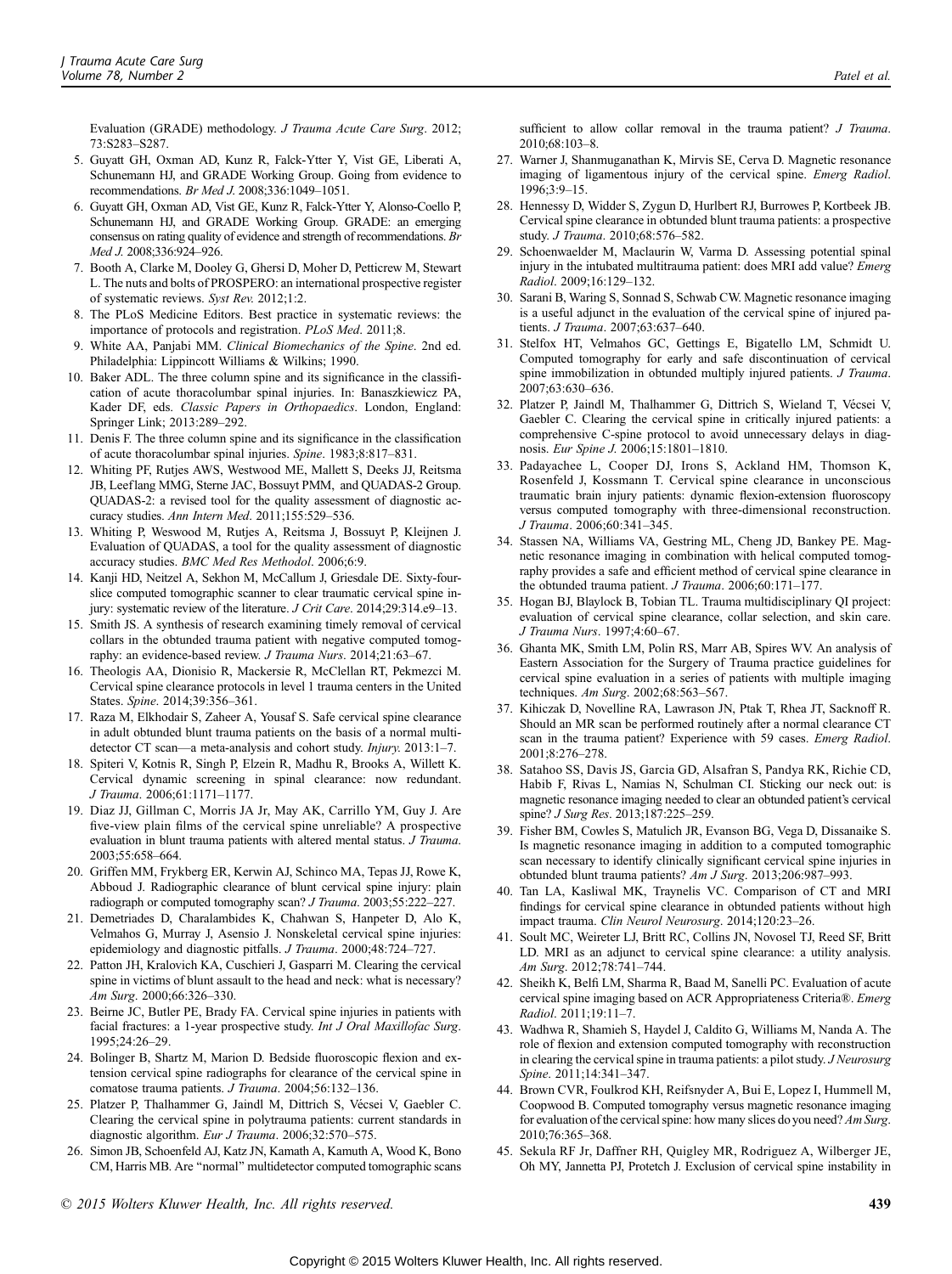patients with blunt trauma with normal multidetector CT (MDCT) and radiography. Br J Neurosurg. 2008;22:669-674.

- 46. Adams JM, Cockburn MIE, Difazio LT, Garcia FA, Siegel BK, Bilaniuk JW. Spinal clearance in the difficult trauma patient: a role for screening MRI of the spine.  $Am$  Surg. 2006;72:101-105.
- 47. Diaz JJ, Aulino JM, Collier B, Roman C, May AK, Miller RS, Guillamondegui OD, Morris JA. The early work-up for isolated ligamentous injury of the cervical spine: does computed tomography scan have a role? J Trauma. 2005;59:897-903.
- 48. Horn EM, Lekovic GP, Feiz-Erfan I, Sonntag VKH, Theodore N. Cervical magnetic resonance imaging abnormalities not predictive of cervical spine instability in traumatically injured patients. Invited submission from the Joint Section Meeting on Disorders of the Spine and Peripheral Nerves, March 2004. J Neurosurg Spine. 2004;1:39-42.
- 49. Hanson JA, Blackmore CC, Mann FA, Wilson AJ. Cervical spine injury: accuracy of helical CT used as a screening technique. Emerg Radiol. 2000;7:31-35.
- 50. Pourtaheri S, Emami A, Sinha K, Faloon M, Hwang K, Shafa E, Holmes L. The role of magnetic resonance imaging in acute cervical spine fractures. Spine J. 2014;14:2546-2553.
- 51. Grunau BE, Dibski D, Hall J. The daunting task of ''clearing'' the cervical spine. CJEM. 2012;14:187-192.
- 52. Weinberg L, Hiew CY, Brown DJ, Lim EJ, Hart GK. Isolated ligamentous cervical spinal injury in the polytrauma patient with a head injury. Anaesth Intensive Care. 2007;35:99-104.
- 53. Liberati A, Altman DG, Tetzlaff J, Mulrow C, Gøtzsche PC, Ioannidis JPA, Clarke M, Devereaux PJ, Kleijnen J, Moher D. The PRISMA statement for reporting systematic reviews and meta-analyses of studies that evaluate health care interventions: explanation and elaboration. PLos Med. 2009;6:e1000100.
- 54. Anekstein Y, Jeroukhimov I, Bar-Ziv Y, Shalmon E, Cohen N, Mirovsky Y, Masharawi Y. The use of dynamic CT surview for cervical spine clearance in comatose trauma patients: a pilot prospective study. Injury. 2008;39:339-346.
- 55. Brohi K, Healy M, Fotheringham T, Chan O, Aylwin C, Whitley S, Walsh M. Helical computed tomographic scanning for the evaluation of the cervical spine in the unconscious, intubated trauma patient. J Trauma. 2005;58:897-901.
- 56. Chew BG, Swartz C, Quigley MR, Altman DT, Daffner RH, Wilberger JE. Cervical spine clearance in the traumatically injured patient: is multidetector CT scanning sufficient alone? Clinical article. J Neurosurg Spine. 2013;19:576-581.
- 57. Como JJ, Leukhardt WH, Anderson JS, Wilczewski PA, Samia H, Claridge JA. Computed tomography alone may clear the cervical spine in obtunded blunt trauma patients: a prospective evaluation of a revised protocol. J Trauma. 2011;70:345-349.
- 58. Harris TJ, Blackmore CC, Mirza SK, Jurkovich GJ. Clearing the cervical spine in obtunded patients. Spine. 2008;33:1547-1553.
- 59. Kaiser ML, Whealon MD, Barrios C, Kong AP, Lekawa ME, Dolich MO. The current role of magnetic resonance imaging for diagnosing cervical spine injury in blunt trauma patients with negative computed tomography scan. Am Surg. 2012;78:1156-1160.
- 60. Khanna P, Chau C, Dublin A, Kim K, Wisner D. The value of cervical magnetic resonance imaging in the evaluation of the obtunded or comatose patient with cervical trauma, no other abnormal neurological findings, and a normal cervical computed tomography. J Trauma Acute Care Surg. 2012;72:699-702.
- 61. Menaker J, Stein DM, Philp AS, Scalea TM. 40-slice multidetector CT: is MRI still necessary for cervical spine clearance after blunt trauma? Am Surg. 2010:76:157-163.
- 62. Menaker J, Philp A, Boswell S, Scalea TM. Computed tomography alone for cervical spine clearance in the unreliable patient—are we there yet? J Trauma. 2008;64:898-903.
- 63. Schuster R, Waxman K, Sanchez B, Becerra S, Chung R, Conner S, Jones T. Magnetic resonance imaging is not needed to clear cervical spines in blunt trauma patients with normal computed tomographic results and no motor deficits. Arch Surg. 2005;140:762-766.
- 64. Steigelman M, Lopez P, Dent D, Myers J, Corneille M, Stewart R, Cohn S. Screening cervical spine MRI after normal cervical spine CT scans in

patients in whom cervical spine injury cannot be excluded by physical examination. Am J Surg. 2008;196:857-863.

- 65. Tomycz ND, Chew BG, Chang Y-F, Darby JM, Gunn SR, Nicholas DH, Ochoa JB, Peitzman AB, Schwartz E, Pape HC, et al. MRI is unnecessary to clear the cervical spine in obtunded/comatose trauma patients: the four-year experience of a level I trauma center. J Trauma. 2008;64:1258-1263.
- 66. Schünemann HJ, Schünemann AHJ, Oxman AD, Brozek J, Glasziou P, Jaeschke R, Vist GE, Williams JW, Kunz R, Craig J, et al. Grading quality of evidence and strength of recommendations for diagnostic tests and strategies. Br Med J. 2008;336:1106-1110.
- 67. Chan M, Al-Buali W, Charyk Stewart T, Singh RN, Kornecki A, Seabrook JA, Fraser DD. Cervical spine injuries and collar complications in severely injured paediatric trauma patients. Spinal Cord. 2013;51:  $360 - 364.$
- 68. Brockmeyer DL, Ragel BT, Kestle JRW. The pediatric cervical spine instability study. A pilot study assessing the prognostic value of four imaging modalities in clearing the cervical spine for children with severe traumatic injuries. Childs Nerv Syst. 2012;28:699-705.
- 69. Gargas J, Yaszay B, Kruk P, Bastrom T, Shellington D, Khanna S. An analysis of cervical spine magnetic resonance imaging findings after normal computed tomographic imaging findings in pediatric trauma patients: ten-year experience of a level I pediatric trauma center. *J Trauma* Acute Care Surg. 2013;74:1102-1107.
- 70. Daffner RH, Weissman BN, Wippold FJ, Angtuaco EJ, Appel M, Berger KL, Cornelius RS, Douglas AC, Fries IB, Hayes CW, et al. ACR appropriateness criteria: suspected spine trauma. American College of Radiology. 2012:1-23. Available at: [http://www.acr.org/~/media/ACR/](http://www.acr.org/~/media/ACR/Documents/AppCriteria/Diagnostic/SuspectedSpineTrauma.pdf) [Documents/AppCriteria/Diagnostic/SuspectedSpineTrauma.pdf.](http://www.acr.org/~/media/ACR/Documents/AppCriteria/Diagnostic/SuspectedSpineTrauma.pdf) Accessed July 9, 2014.
- 71. Panczykowski DM, Tomycz ND, Okonkwo DO. Comparative effectiveness of using computed tomography alone to exclude cervical spine injuries in obtunded or intubated patients: meta-analysis of 14,327 patients with blunt trauma. J Neurosurg. 2011;115:541-549.
- 72. McGee DL, editor. The Merck Manual for Health Care Professionals. Clinical Decision Making. [Internet]. 19th ed. Whitehouse Station, NJ; 2013. Available at: [http://www.merckmanuals.com/professional/special\\_](http://www.merckmanuals.com/professional/special_subjects/clinical_decision_making/testing.html) [subjects/clinical\\_decision\\_making/testing.html](http://www.merckmanuals.com/professional/special_subjects/clinical_decision_making/testing.html). Accessed July 9, 2014.
- 73. Fletcher R, Fletcher SW. Chapter 8: diagnosis. In: Clinical Epidemiology. 5th ed. Baltimore, MD: Lippincott Williams & Wilkins; 2013.
- 74. Ackland HM, Cameron PA, Wolfe R, Malham GM, Varma DK, Fitt GJ, Cooper J, Rosenfeld JV, Liew SM. Outcomes at 12 months after early magnetic resonance imaging in acute trauma patients with persistent midline cervical tenderness and negative computed tomography. Spine. 2013:38:1068-1081.
- 75. Kamenetsky E, Esposito TJ, Schermer CR. Evaluation of distracting pain and clinical judgment in cervical spine clearance of trauma patients. World J Surg. 2013;37:127-135.
- 76. Rose MK, Rosal LM, Gonzalez RP, Rostas JW, Baker JA, Simmons JD, Froton MA, Brevard SB. Clinical clearance of the cervical spine in patients with distracting injuries: it is time to dispel the myth. J Trauma Acute Care Surg. 2012;73:498-502.
- 77. Gebauer G, Osterman M, Harrop J, Vaccaro A. Spinal cord injury resulting from injury missed on CT scan: the danger of relying on CT alone for collar removal. Clin Orthop Relat Res. 2012;470:1652-1657.
- 78. Brandenstein D, Molinari RW, Rubery PT, Rechtine GR. Unstable subaxial cervical spine injury with normal computed tomography and magnetic resonance initial imaging studies: a report of four cases and review of the literature. Spine. 2009;34:E743-E750.
- 79. Morden NE, Colla CH, Sequist TD, Rosenthal MB. Choosing wiselythe politics and economics of labeling low-value services. N Engl J Med. 2014;370:589-592.
- 80. Spivak AM, Brennan TP, O'Connell KA, Sydnor E, Williams TM, Siliciano RF, Gallant JE, Blankson JN. A case of seronegative HIV-1 infection. J Infect Dis. 2010;201:341-345.
- 81. Centers for Disease Control, Prevention, Laboratories AOPH, editors. Laboratory Testing for the Diagnosis of HIV Infection: Updated Recommendations. 27th ed. Atlanta, GA; 2014. Available at: [http://stacks.](http://stacks.cdc.gov/view/cdc/23447) [cdc.gov/view/cdc/23447](http://stacks.cdc.gov/view/cdc/23447). Accessed July 9, 2014.
- 82. Pearte CA, Myerson M, Coresh J, McNamara RL, Rosamond W, Taylor H, Manolio TA, and Atherosclerosis Risk In Communities Study.